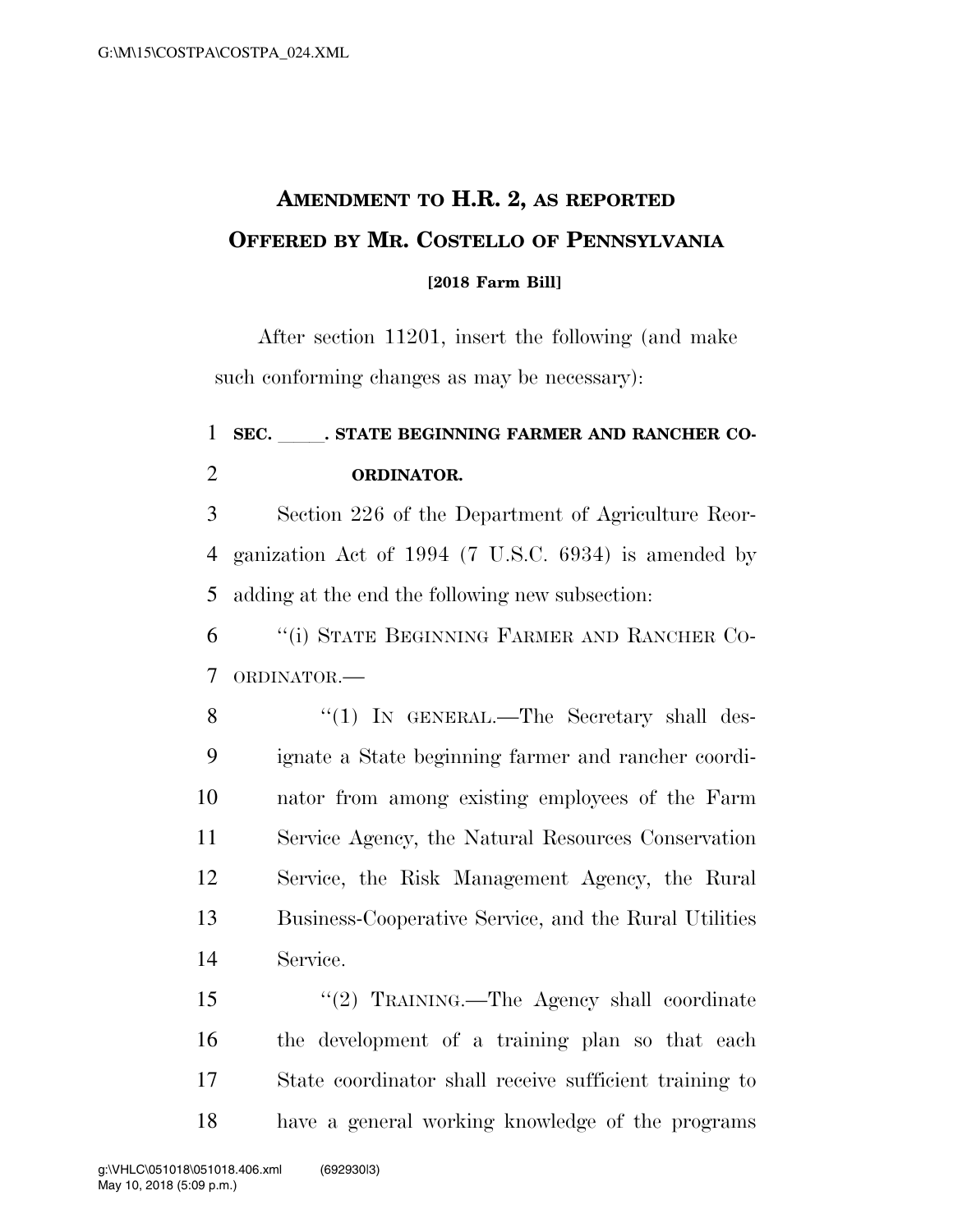$\mathfrak{D}$ 

 and services available from each agency of the De- partment to assist beginning farmers and ranchers and be familiar with issues relating to beginning farmers and ranchers. 5 "(3) DUTIES.—The coordinator shall—

 $(4)$  coordinate technical assistance at the State level to help beginning farmers and ranchers gain access to programs of the De-partment;

 ''(B) work with outreach coordinators in 11 the State offices of the Farm Service Agency, the Natural Resources Conservation Service, the Risk Management Agency, the Rural Busi- ness-Cooperative Service, and the Rural Utili- ties Service to ensure appropriate information about technical assistance is available at out-reach events and activities; and

18 "'(C) work with the Office of Partnerships and Public Engagement and regional, state, and local offices of the Department to facilitate partnerships and joint outreach efforts with State regional, state, and local organizations and key stakeholders serving beginning farmers